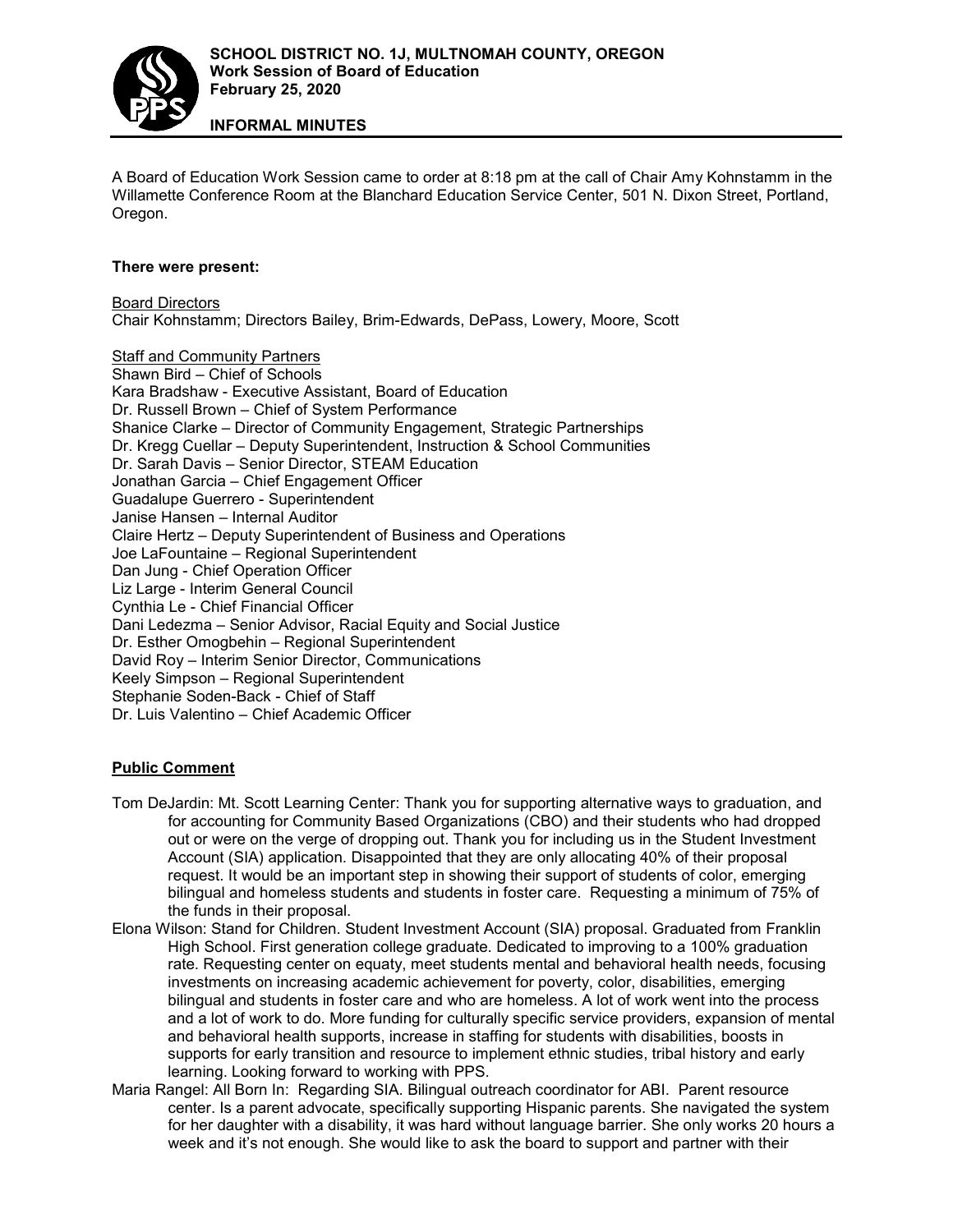organization. Ask that there be a person hired to help Spanish speaking families understand the process and their rights before and throughout the Individual Education Plan (IEP) process. Hispanic speaking parents have a fear of reaching out to the school and they feel better reaching out to grassroots organization. Consider helping them better support the Hispanic community.

## **Student Investment Account (SIA) Application**

Superintendent Guerrero introduced the Student Investment Account (SIA) Application, noting that it represents the first new funding source in 30 years. He shared that the district is simultaneously embarking on the overall district budget, and that the plan is to align it with the ReImagine PPS vision, which is student centered. They are working on a multi-year strategic plan as well, which will guide the districts work towards the vision. He shared that they tried to create a well-balanced package that encompasses the spirit of the bill. There are five prioritized system shifts: connect and transformative school districts, racial equity and aligned systems and structures, cultivating system wide learning and a diverse workforce, transformative curriculum and pedagogy and a culture of physical and emotional safety.

Dani Ledezma shared the strategies that were implied to create the plan, including a focus on racial equity and social justice and recognizing the intersectionality of students of color, noting that when there is a focus on improving education for students of color, all students improve and benefit. She shared that Portland Public Schools is working to change their engagement processes. Their engagement included town halls, broad community engagement, talking to community based organizations (CBOs), and specific groups of communities, such as Special Education (SPED), Migrant Education, and families experiencing homelessness.

Kregg Cuellar shared that the feedback pointed mostly to school based improvements. He shared that they will be including additional teachers and instructional specialist at targeted schools, expansion of early education, culturally specific curriculum, increasing social emotional support, contracting with culturally specific organizations, added curriculum and instructional specialist in targeted schools, expansion of elective courses in comprehensive middle schools and K-8s, implementation of technology, and more equitable access to arts education in historically underserved communities, which will include adding a middle school arts TOSA to support the expansion and purchasing new instruments. He added that they will be adding culturally specific student family resources, high school wraparound services, and increased extended learning.

Claire Hertz discussed curriculum, specifically for English Language Learners (ELL). She clarified that there is a long list in Tier 1 and Tier 2 in the packets, and that Tier 1 are the things they are allocating for in the budget and that Tier 2 items are contingency items that might be added if they are unable to implement all of the Tier 1 items.

Each table group, comprised of the Bond Accountability Committee (BAC), board members and district leadership, discussed where they see plan reflect what they heard through the needs assessment and where they see items missing. Each table shared their responses. Some items that were commented upon during the feedback period were: Robust community engagement, except for groups representing students with disabilities, noting that the plan focused on alignment of curriculum to the Guaranteed Viable Curriculum (GVC), socio-emotional and behavioral health, hiring of staff of color and racial equity, and that CBOs were included in the plan. One table discussed increasing focus on Middle School and early access to literacy to align with the district's North Star. There was a question regarding hiring recruiters and additional administrative personnel and Ms. Hertz shared that those funds come from the allowance for indirect costs, which is about 1.5% of the total funds, and that it will help Human Resources (HR) to hire the hundreds of employees that will be hired, in addition to regular hiring, next year.

There was discussion regarding expected outcomes and how to communicate them. Dr. Russ Brown shared that they are working on creating alignment with outcomes and tracking. Ms. Hertz noted that they have created a three year plan, but that it has to be sent in every year, so there is room for shifting.

## **Adjourn**

Chair Kohnstamm adjourned the meeting at 7:29 pm.